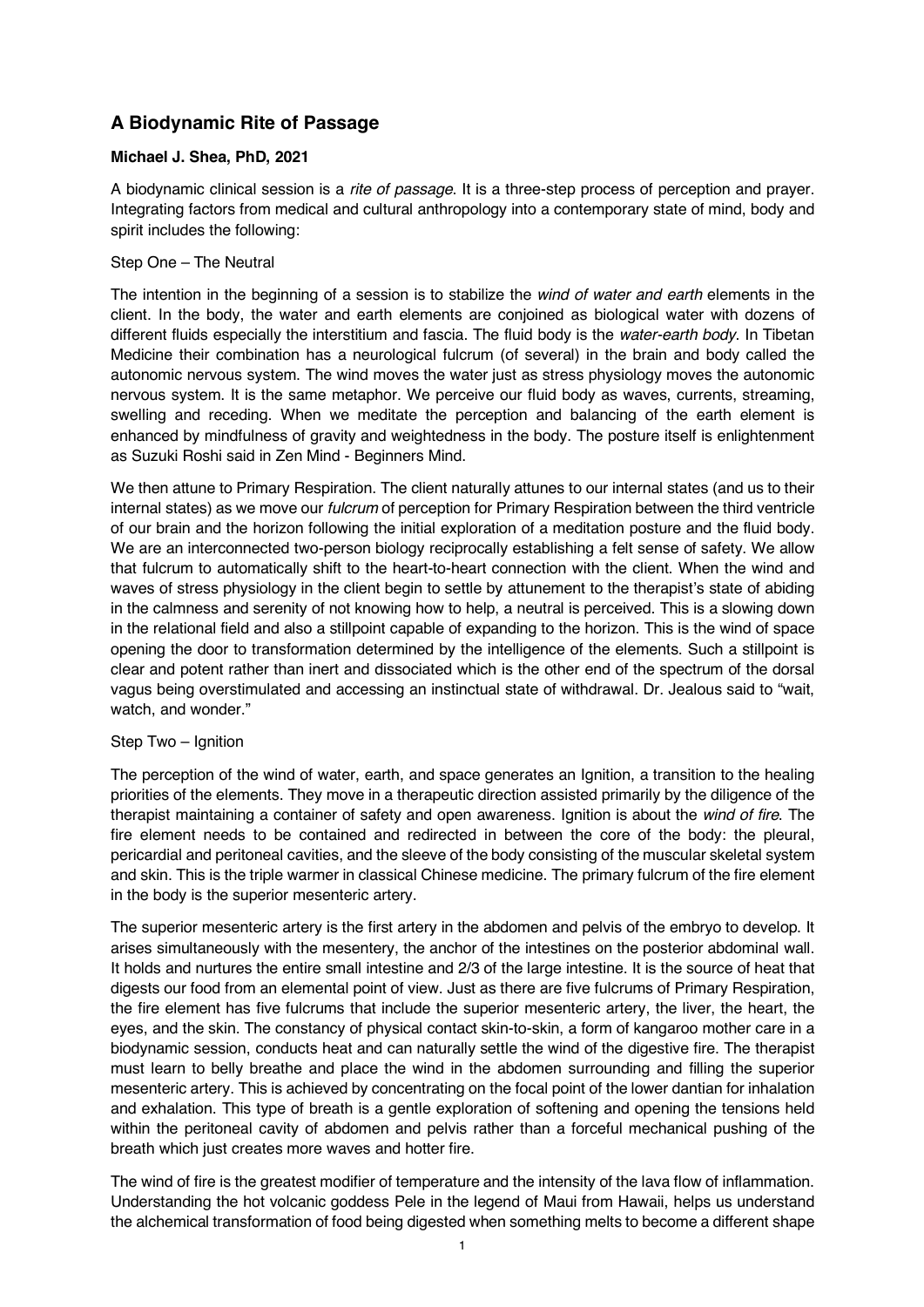or form from bile to feces, from blood to urine. The abdomen is now the *critical geography* of therapeutic input in the contemporary client. It must be contacted as frequently as is appropriate for a client. A map is not the territory.

Ignition requires a strong container as the client has a foot in both worlds. There is a foot with its roots in the history and gestation of whatever condition or syndrome is presently arising. And at the same time because of the neutral, the client now has a foot in the world of healing outside ordinary space and time. The client has access to the extraordinary space and time of the elements present from the beginning of the universe and coming to human form at conception. Thus, this phase in the biodynamic rite of passage must maintain an even stronger container for the client to navigate fearlessly between the seduction of one world to the other unknown world without interference such as excessive curiosity by the therapist or the client insisting on keeping their cell phone available during a session. Ignition is the phase of bearing witness and building accurate therapeutic empathy for holding the client in their totality and uniqueness with loving kindness and humility. It is their process that must be honored and remain free of inappropriate interventions and the overly zealous desire to help. The client cannot be helped in a conventional sense, rather in the extraordinary sense.

### Step Three – The Health

When Pele is satisfied and calmed by the cooling breeze of Primary Respiration, like a fountain of water springing from the lower dantian, the final stage of the biodynamic rite of passage can occur. The last stage is the *wind of space* deeply manifesting its grace and sacred sound located in the inner ear, vision in the eyes, the inner heart and the entire rhythmic pulsation of the vascular system. This is the Health, a mind balanced by the wind of space in the heart and lower dantian. This is called potency in osteopathy. All such movement motivated by the wind as Primary Respiration is centered by the element of space, a self-knowing, non-thought awareness. Our perception periodically brings this awareness to the foreground and Primary Respiration fades automatically into the background. Thoughts become particles of space and the breath is discovered to be everything and nothing more than the wind of Primary Respiration moving the respiratory diaphragm. It is the flow of grace. Unbiased and nonjudgmental choiceless awareness allows the physical body to synchronize with the subtle and very subtle bodies and the flow of grace can be accessed when appropriate and necessary. The witness comes forward, unbiased, non-thinking and synchronized with posture, breath and mind. The health is also practical.

In this rite of passage we are reclaiming dominion over our body. It is a politically active attitude of being Pro Soma. Each of us has authoritative knowledge regarding the care and nurturing of our bodies inside ourselves. Our bodies know what to accept and what to reject when given the opportunity at an elemental level. The care and nurturing of the body is the essence of the rite of passage that includes self-compassion and self-forgiveness for the ways in which we have harmed our body. We can wake up to engaging in self-safety and begin to avoid many of the noxious influences in the environment. We can establish a common somatic sensibility and restore the body's ability to heal itself and express its needs. This happens through an allegiance with interoceptive awareness unpolluted by unwholesome external influences and misperceptions of the external environment.

This biodynamic rite of passage is not a linear process in the treatment room or even in life. Biodynamic practice is continuous practice. Sometimes we are lucky and steps in the process are skipped and sometimes they are prolonged in their phases. Each phase is a galaxy of potential and the container builds alignment of the planets. Their orbits are eccentric and they are centered by the sun radiating from our heart. Therefore, we rest in our beginners' heart and relish the opportunity for not-knowing, which is the dynamic stillness, a gap in discursive thinking without fear. Sometimes the Void is accessed, the absolute end of the previous universe. It is there as a potential and requires the continual maintenance of a strong perceptual container for renewal, regeneration and incorporation as a spiritual human being endowed with common somatic sense.

Familiarity with death and dying must be known. Our work is palliative. The essence is in the experience of self-regulation. Never let anyone take your right to Health away from you. We all have a lot of work to do on ourselves first to be of benefit to others. We learn how to serve rather than fix or give a